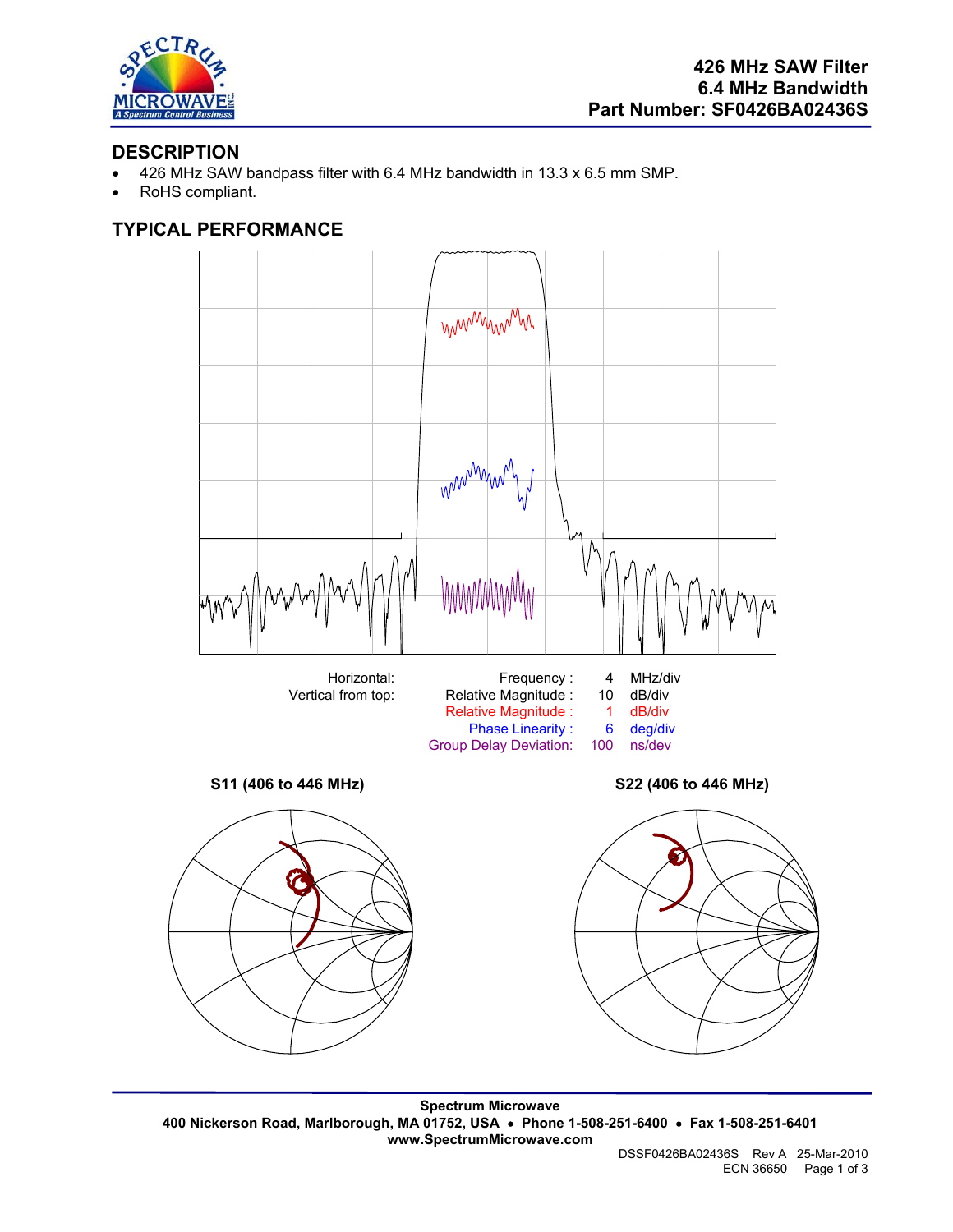

#### **SPECIFICATION**

| <b>Parameter</b>                                   | <b>Min</b> | <b>Typ</b> | <b>Max</b> | <b>Units</b>    |
|----------------------------------------------------|------------|------------|------------|-----------------|
| Nominal Center Frequency F <sub>c</sub>            |            | 426        |            | <b>MHz</b>      |
| <b>Minimum Insertion Loss</b>                      |            | 21         | 22.0       | dВ              |
| Lower 1dB Band Edge                                |            | 422.45     | 422.80     | <b>MHz</b>      |
| Upper 1dB Band Edge                                | 429.20     | 429.28     |            | <b>MHz</b>      |
| Lower 3dB Band Edge                                |            | 422.24     | 422.50     | <b>MHz</b>      |
| Upper 3dB Band Edge <sup>1</sup>                   | 429.50     | 429.58     |            | <b>MHz</b>      |
| Lower 40 dB Band Edge <sup>1</sup>                 | 420.95     | 421.18     |            | <b>MHz</b>      |
| Upper 40 dB Band Edge <sup>1</sup>                 |            | 430.84     | 431.05     | <b>MHz</b>      |
| Amplitude Variation (423 to 429 MHz)               |            | 0.7        | 1.0        | $dB$ p-p        |
| Phase Linearity (423 to 429 MHz)                   |            | 5.5        | 7.0        | deg p-p         |
| Group Delay Variation (423 to 429 MHz)             |            | 90         | 120        | ns p-p          |
| <b>Absolute Delay</b>                              |            | 1.33       |            | <b>us</b>       |
| Relative Attenuation (100-420 MHz) <sup>1</sup>    | 50         | 53         |            | dB              |
| Relative Attenuation (434 to 500 MHz) <sup>1</sup> | 50         | 53         |            | dB              |
| Substrate Material                                 | Quartz     |            |            |                 |
| <b>Ambient Temperature</b>                         |            | 25         |            | $\rm ^{\circ}C$ |

Notes: 1. dB levels are defined relative to the insertion loss.

## **MAXIMUM RATINGS**

| Parameter                   |     | lax |        |
|-----------------------------|-----|-----|--------|
| Storage Temperature Range   | -40 | 85  | $\sim$ |
| Operating Temperature Range |     |     | $\sim$ |
| Input Power Level           |     | 10  | dBm    |

#### **MATCHING CIRCUIT**



Notes:

1. Recommend use of 2% tolerance matching components.

2. Component values may change depending on board layout.

**Spectrum Microwave 400 Nickerson Road, Marlborough, MA 01752, USA** • **Phone 1-508-251-6400** • **Fax 1-508-251-6401 www.SpectrumMicrowave.com**